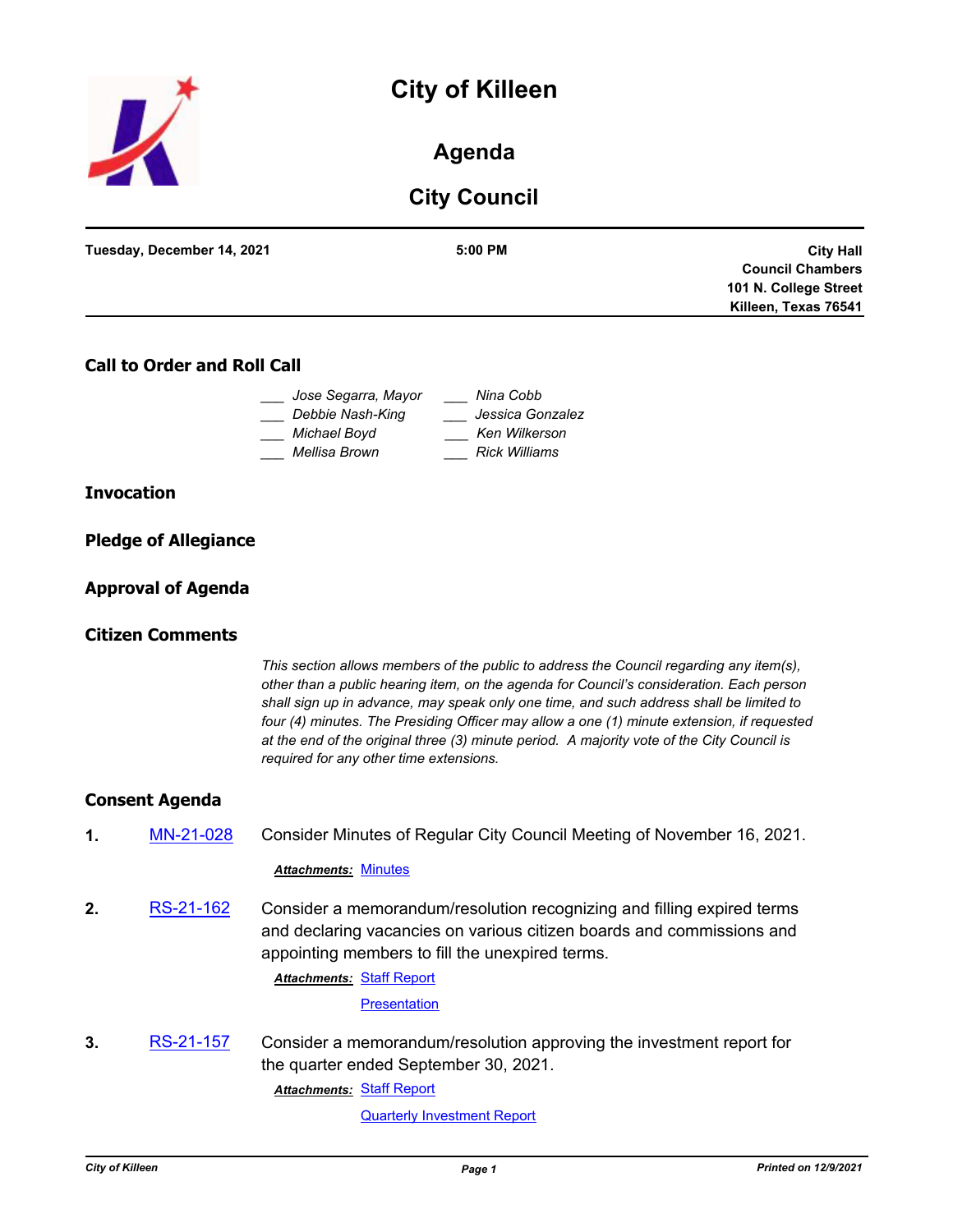**4.** [RS-21-158](http://killeen.legistar.com/gateway.aspx?m=l&id=/matter.aspx?key=5789) Consider a memorandum/resolution authorizing an Interlocal Agreement with South Central Planning and Development Commission for procurement of MyPermitNow software in the amount of \$35,000 for Fiscal Year 2022.

**Attachments: [Staff Report](http://killeen.legistar.com/gateway.aspx?M=F&ID=24d7bdbd-fadd-4d4d-a325-ab8c27c59bf6.pdf)** 

[Interlocal Agreement](http://killeen.legistar.com/gateway.aspx?M=F&ID=bc8dde2e-65e2-460f-9622-853ad78064a7.pdf) **[Presentation](http://killeen.legistar.com/gateway.aspx?M=F&ID=a0aa1e0f-7c8f-4efd-b18b-64cdfbdc5aa0.pdf)** 

**5.** [RS-21-159](http://killeen.legistar.com/gateway.aspx?m=l&id=/matter.aspx?key=5818) Consider a memorandum/resolution authorizing the City Manager to enter into a grant agreement with the Texas Department of Transportation for the purpose of a STEP grant.

> **Attachments: [Staff Report](http://killeen.legistar.com/gateway.aspx?M=F&ID=6c3e728b-522f-4227-91c5-6c24836291bf.pdf) [Grant Agreement](http://killeen.legistar.com/gateway.aspx?M=F&ID=54ceb166-339f-4f60-85b2-cc9fb39c00ae.pdf) [Presentation](http://killeen.legistar.com/gateway.aspx?M=F&ID=db2e8f01-a5b9-4c35-8139-d68e75b25b72.pdf)**

**6.** [RS-21-160](http://killeen.legistar.com/gateway.aspx?m=l&id=/matter.aspx?key=5800) Consider a memorandum/resolution authorizing a support addendum with Routeware, Inc., to continue providing GPS tracking for the City of Killeen's solid waste fleet optimization, in the amount of \$61,000 in FY 2022.

> **Attachments: [Staff Report](http://killeen.legistar.com/gateway.aspx?M=F&ID=defb71cd-f308-4901-a5cc-7fcd2f7efb60.pdf)** [Addendum](http://killeen.legistar.com/gateway.aspx?M=F&ID=67160a11-d0d8-4131-9f60-059681886358.pdf) **[Agreements](http://killeen.legistar.com/gateway.aspx?M=F&ID=0bc62967-637b-4cb6-9b26-1eb899313c74.pdf)** [Certificate of Interested Parties](http://killeen.legistar.com/gateway.aspx?M=F&ID=023bb40d-4b15-4080-a95f-e9fba2b644d9.pdf) **[Presentation](http://killeen.legistar.com/gateway.aspx?M=F&ID=543f5147-08d0-407f-b17e-93f4de953162.pdf)**

**7.** [RS-21-161](http://killeen.legistar.com/gateway.aspx?m=l&id=/matter.aspx?key=5815) Consider a memorandum/resolution authorizing the FY22 Street Maintenance Allocation of Funds. **Attachments: [Staff Report](http://killeen.legistar.com/gateway.aspx?M=F&ID=ce71d3d8-9330-46f1-9317-9080bb75090b.pdf)** 

**[Presentation](http://killeen.legistar.com/gateway.aspx?M=F&ID=fe4f6bba-6288-4b6c-84b3-9167240a89c3.pdf)** 

## **Ordinances**

**8.** [OR-21-022](http://killeen.legistar.com/gateway.aspx?m=l&id=/matter.aspx?key=5713) Consider an ordinance amending the Code of Ordinances Chapter 2, Administration, changing term limits for boards, commissions and committees.

[Staff Report](http://killeen.legistar.com/gateway.aspx?M=F&ID=dbdf7590-c3d9-4bdb-b805-3ceb2c3078b9.pdf) *Attachments:*

**[Ordinance](http://killeen.legistar.com/gateway.aspx?M=F&ID=bf87a04d-8750-4beb-835c-ac20fd835a68.pdf)** 

**[Presentation](http://killeen.legistar.com/gateway.aspx?M=F&ID=2191696c-d1b9-4b0d-a783-9a8b880510f7.pdf)** 

## **Public Hearings**

**9.** [PH-21-068](http://killeen.legistar.com/gateway.aspx?m=l&id=/matter.aspx?key=5812) HOLD a public hearing and consider an ordinance submitted by Andre Williams, on behalf of Brave Investing Group, LLC (Case #Z21-34), to rezone approximately 0.20 acres out of the Marlboro Heights Revised Addition, Lot 6, Block 4, from "R-1" (Single-Family Residential District) to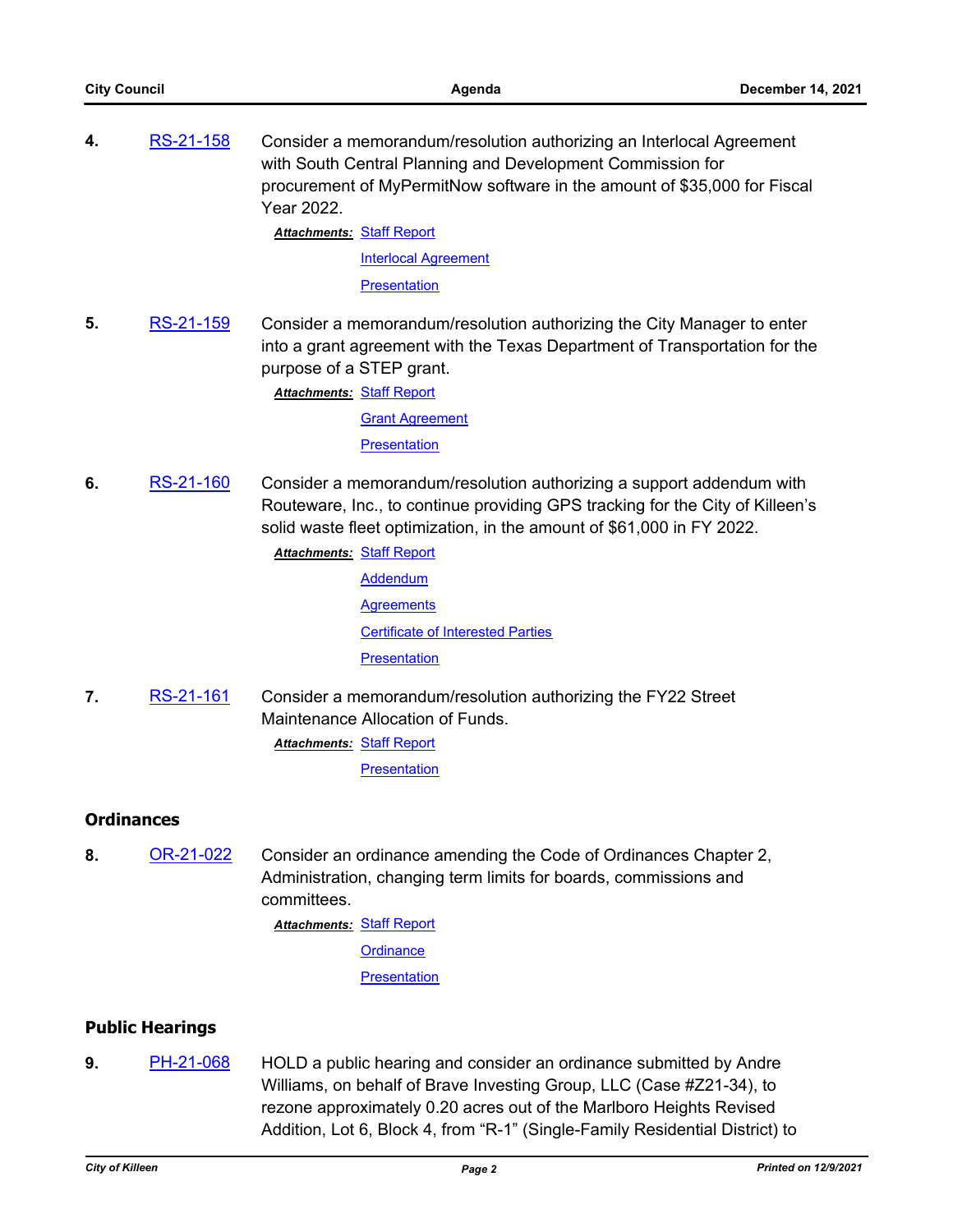"R-2" (Two-Family Residential District). The property is addressed as 2712 Hillside Drive, Killeen, Texas.

**Attachments: [Staff Report](http://killeen.legistar.com/gateway.aspx?M=F&ID=41aec295-14a7-4dd8-b21c-7992e53fe340.pdf) [Maps](http://killeen.legistar.com/gateway.aspx?M=F&ID=320b7fbf-8331-46ef-9d32-9b638ba19b3b.pdf) [Minutes](http://killeen.legistar.com/gateway.aspx?M=F&ID=67aef91a-7634-4466-bb50-a6e6512bbfef.pdf) [Responses](http://killeen.legistar.com/gateway.aspx?M=F&ID=5b209d05-04dd-422f-96a8-d00060e4f9a6.pdf) [Considerations](http://killeen.legistar.com/gateway.aspx?M=F&ID=91c32cdb-56e9-4db2-abce-92a5d7cf1442.pdf) [Presentation](http://killeen.legistar.com/gateway.aspx?M=F&ID=7abcda91-4aa8-418c-9c3c-f5fd1a10e06c.pdf)** 

**10.** [PH-21-069](http://killeen.legistar.com/gateway.aspx?m=l&id=/matter.aspx?key=5813) HOLD a public hearing and consider an ordinance submitted by Mitchell & Associates, Inc. on behalf of Yong Ko (Case #Z21-35) to rezone approximately 5.529 acres out of the J. E. Maddera Survey, Abstract No. 600 from "B-3" (Local Business District) to "B-5" (Business District). The property is addressed as 4000 W. Stan Schlueter Loop, Killeen, Texas.

> **Attachments: [Staff Report](http://killeen.legistar.com/gateway.aspx?M=F&ID=9a63eaa5-7909-466c-b0c2-a338d89f2e29.pdf) [Maps](http://killeen.legistar.com/gateway.aspx?M=F&ID=ac8414a1-4152-4451-8863-2d3e4c4d2b4b.pdf) [Minutes](http://killeen.legistar.com/gateway.aspx?M=F&ID=7689b999-cddb-4520-9ee2-ade3f5dd4fe5.pdf) [Ordinance](http://killeen.legistar.com/gateway.aspx?M=F&ID=7da8b489-7684-4e1c-9494-db55f1535ba9.pdf) [Responses](http://killeen.legistar.com/gateway.aspx?M=F&ID=32602d43-cce4-466f-9a90-a40dad5e75d1.pdf) [Considerations](http://killeen.legistar.com/gateway.aspx?M=F&ID=266842df-279d-4838-903f-01755fc7c9af.pdf) [Presentation](http://killeen.legistar.com/gateway.aspx?M=F&ID=e510f511-5020-4e0d-82f4-6477bc4ca962.pdf)**

### **Discussion Items**

- **11.** [DS-21-153](http://killeen.legistar.com/gateway.aspx?m=l&id=/matter.aspx?key=5859) Discuss the 2014 Economic Development Agreement for 3404 W. Stan Schlueter Loop Development
- **12.** [DS-21-154](http://killeen.legistar.com/gateway.aspx?m=l&id=/matter.aspx?key=5824) Conduct Annual Evaluation of the City Manager

### **Adjournment**

*I certify that the above notice of meeting was posted on the Internet and on the bulletin boards at Killeen City Hall and at the Killeen Police Department on or before 5:00 p.m. on December 9, 2021.*

#### *Lucy C. Aldrich, City Secretary*

*\_\_\_\_\_\_\_\_\_\_\_\_\_\_\_\_\_\_\_\_\_\_\_\_\_\_\_\_\_\_\_*

*The public is hereby informed that notices for City of Killeen meetings will no longer distinguish between matters to be discussed in open or closed session of a meeting. This practice is in accordance with rulings by the Texas Attorney General that, under the Texas Open Meetings Act, the City Council may convene a closed session to discuss*